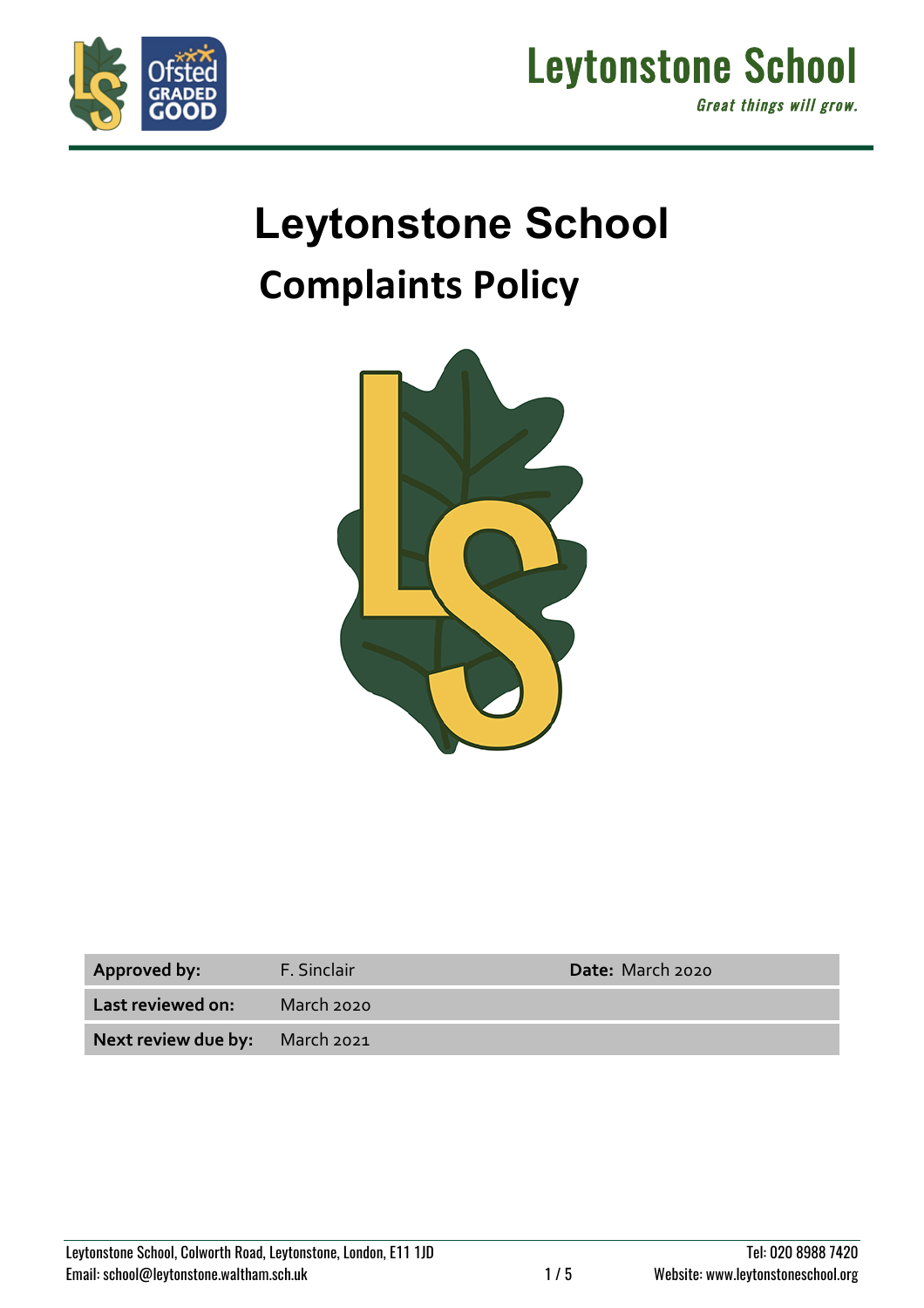# Leytonstone School: Complaints Procedure

#### Introduction

Since 1 September 2003 Governing Bodies of all maintained schools and maintained nursery schools in England are required to have in place a procedure to deal with complaints relating to the school. This also includes any community facilities or services that the school provides. It is also a requirement by law that the procedure be publicised.

#### **Concerns**

Occasionally parents have concerns about an aspect of their child's education or welfare at school. This could include issues concerning the school's approach to aspects of the curriculum, homework, behaviour or any other issue.

In the first instance, it is usual to speak to the pupil's class teacher, or contact the school office to arrange an appointment to discuss the concern. Staff will always aim to help to resolve a concern.

If parents wish to make their concerns formal, the school has defined procedures for handing this.

#### Complaints: overview

As mentioned above the usual procedure would be to speak to the child's form tutor or class teacher, or to arrange an appointment to discuss the complaint with whomever the parent wishes to speak to.

There are three stages to the nationally accepted procedure:

**Stage 1:** Aims to resolve the concern through informal contact at the appropriate level in school.

**Stage 2:** Is the first **formal stage** where written complaints are considered by the Head Teacher **or** a designated member of the governing body who has responsibility for dealing with complaints.

**Stage 3:** Is the stage following Stage 2 if the response or outcome to the complaint is not seen to be satisfactory. It involves the governing body complaints review panel. At this stage, the decision of the review panel is final.

If the complainant is unhappy with the outcome after Stage 3, or the way that the complaint has been handled at school level, they can write to the Secretary of State at the following address:

> The Secretary of State Department for Education 20 Great Smith St, Westminster, London SW1P 3BT

#### **Complaints: Details of the process**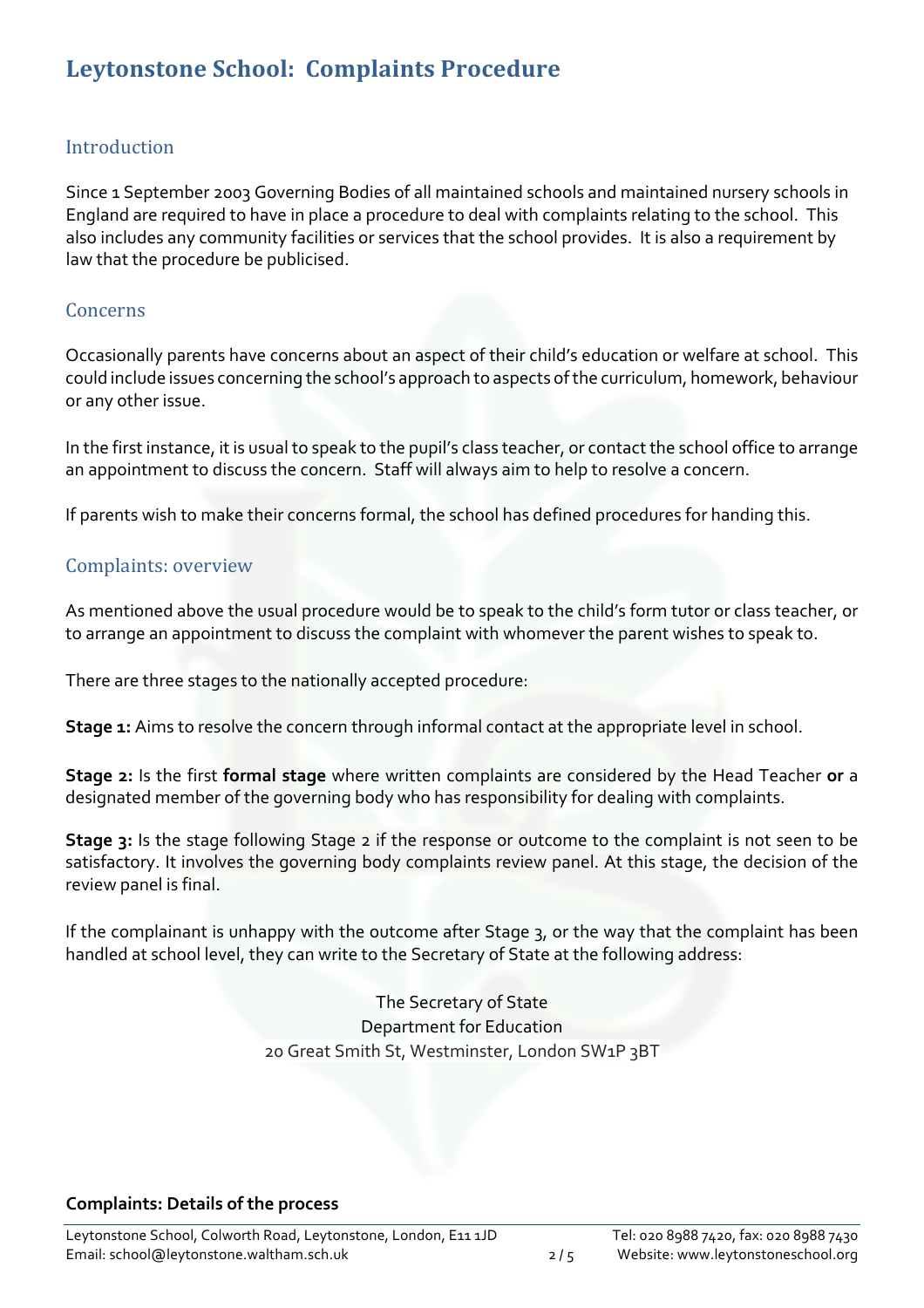## Stage 1 - Your initial contact with the school

- 1. Many concerns will be dealt with informally when they are made known to the school. The first point of contact should be the child's class teacher or form tutor.
- 2. Contact will be made face-to-face, by telephone or in writing as soon as possible (but within 72 hours) after the concern is made known to the school. All members of staff know how to refer, if necessary, to the appropriate person with responsibility for particular issues raised by the complainant.
- 3. The complainant will be updated on the progress and outcome of the school's investigation (within 10 working days).
- 4. If the complainant is still dissatisfied following this informal approach, the concern will become a formal complaint and the school will deal with it at the next stage.

### Stage 2 - Formal consideration of your complaint

- 1. The written complaint should be addressed to the Head Teacher. If, however, the complaint concerns the Head Teacher personally, it should be sent to Governor Services marked "For the attention of the Chair of Governors".
- 2. The complaint will be acknowledged in writing, with a copy of the school's complaints procedures as soon as possible after receiving it. This will be within three working days.
- 3. A full response will be made to the complainant within ten working days but if it is not possible to respond within this timescale, then the complainant should be informed of the reason for the delay.
- 4. As part of the consideration of the complaint, the complainant might be invited to a meeting to discuss the complaint and provide additional details. The complainant may be accompanied by a suitable person if felt necessary.
- 5. The Head Teacher, or Chair of Governors may also be accompanied by a suitable person if they wish.
- 6. If the complaint is against a member of staff, it will be dealt with under the school's internal confidential procedures, as required by law.
- 7. Once the relevant facts have been established, a written response will be sent to the complainant. This will provide a full explanation of the Head Teacher's or Chair of Governors' decision and the reasons for it.
- 8. If the complainant is dissatisfied with the outcome of the Stage 2 investigation and the school's findings, they could request to proceed to Stage 3.

#### Stage 3 - Consideration by a complaints review panel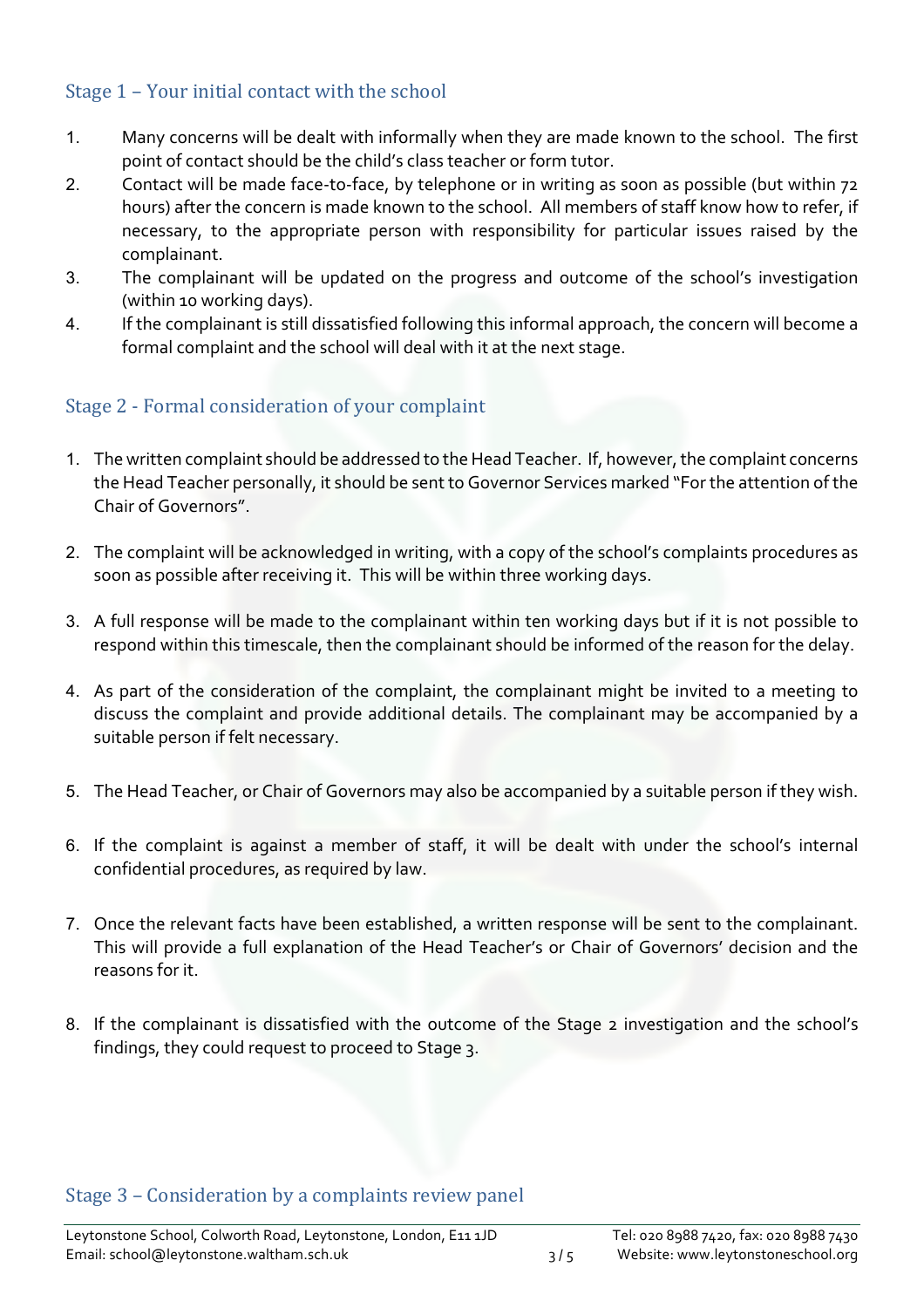- a) If the concern has already been through Stages 1 and 2 and the complainant is not satisfied with the outcome, the Chair of Governors will instruct the Clerk to set up a complaints review panel to consider it. This is a formal process.
- b) The purpose of this arrangement is to give the complainant an opportunity to have their complaint heard in front of a panel of governors who have no prior knowledge of the details of the complaint and who can, therefore, consider it without prejudice.
- c) The aim of a complaints review panel is to resolve the complaint and to achieve reconciliation between the school and the parent.

The complaints review panel operates according to the following formal procedures:

- 1. The clerk to the governing body will aim to arrange for the panel meeting to take place within **20 working days** of reaching Stage 3.
- 2. The complainant would be asked whether they wish to provide any **further written documentation** in support of their complaint. This can include witness statements, or the complainant could ask witnesses to give evidence in person.
- 3. The Head Teacher will prepare a **written report** for the panel. Other members of staff directly involved in matters raised will also be asked to prepare reports or statements.
- 4. The clerk will inform the parent, Head Teacher, any relevant witnesses and members of the panel by letter, at least **five working days** in advance of the meeting. All parties will receive the same written documentation. The complainant is entitled to be accompanied to the meeting. With the agreement of the Chair of the panel, the Head Teacher may invite **members of staff** directly involved in matters raised by the complainant to attend the meeting.
- 5. No evidence or witnesses **previously undisclosed** should be introduced into the meeting by any of the participants. If either party wishes to do so, the meeting will be adjourned so that the other party has a fair opportunity to consider and respond to the new evidence.
- 6. The chair of the panel will ensure that the meeting is properly **recorded (minutes)**. The complainant can request a copy of the minutes. This is at the panel's discretion.
- 7. During the meeting, there will be opportunities for:
	- Complainant to state argument:
	- **The Head Teacher to respond**
	- Complainant to question the Head Teacher
	- The Head Teacher to question the complainant
	- The panel to question the complainant and the Head Teacher;
	- § Any party to call witnesses (subject to the chair's approval) and any party question all witnesses;
	- Complainant and the Head Teacher to make final statements